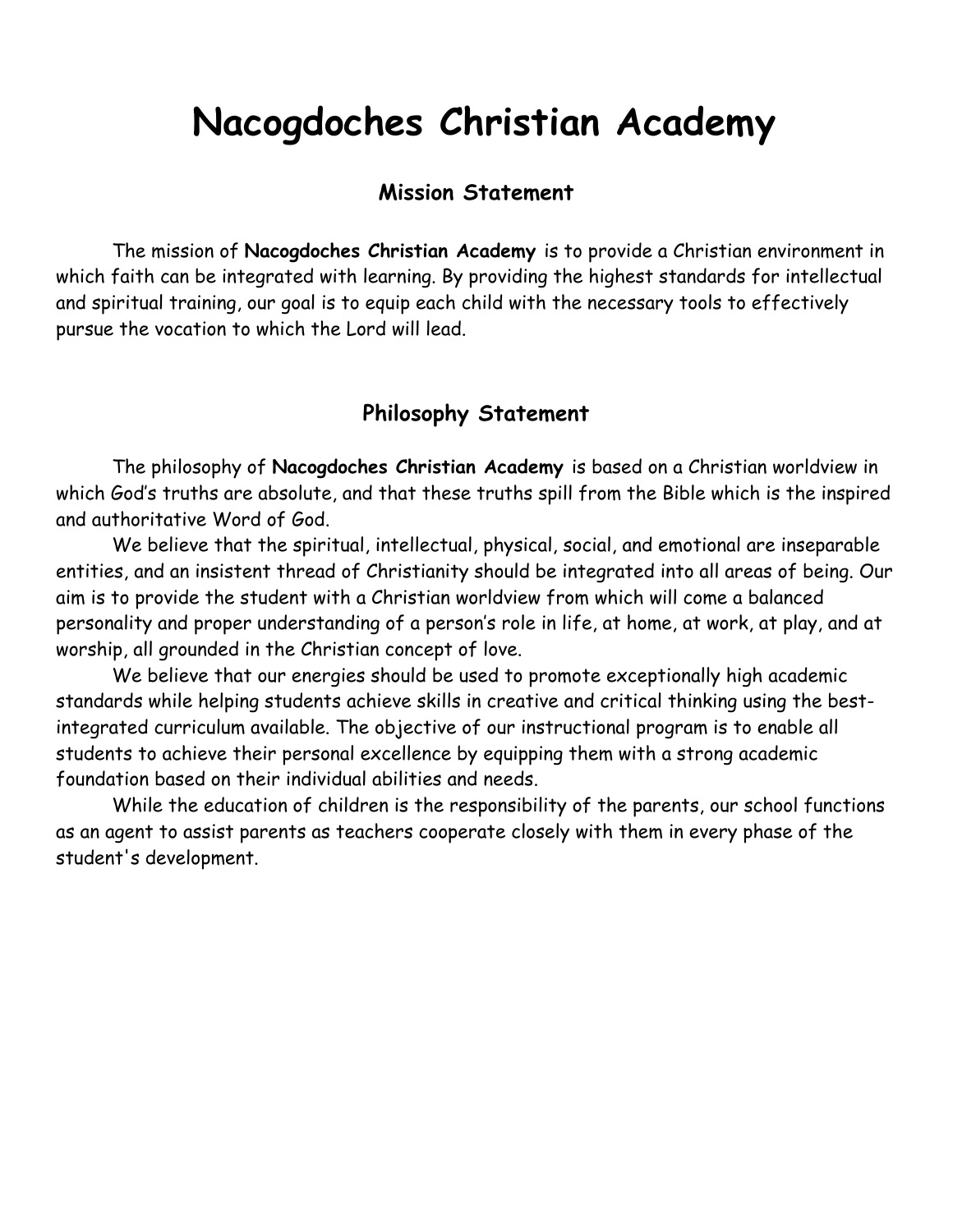# Nacogdoches Christian Academy

Nacogdoches Christian Academy is a non-profit Christian school that admits students of any race, color, national and ethnic origin to all the rights, privileges, programs, and activities generally accorded or made available to students at the school. It does not discriminate on the basis of race, color, national and ethnic origin in administration of its educational policies, admissions policies, scholarship programs, and athletic and other school administered programs. Our goal is two-fold in nature:

- 1. To provide a Christian atmosphere which addresses all areas of development -- spiritual, intellectual, social, physical, and emotional;
- 2. To enable students to reach their full learning potential by providing an educational program based on strong fundamental teaching, individual instruction time, and carefully planned and developmentally appropriate activities.

Nacogdoches Christian Academy is staffed by experienced teachers who work with parents to promote the healthy development of the whole child. Each teacher devotes hours of planning and preparation for the teaching and nurturing of all the students entrusted to them.

# **ADMISSION POLICY**

#### **Age requirements:**

**18 – 24 month Class –** Students must be 18 months old by September 1 of the current school year

**2-Year-Old Class -** Students must be two years old by September 1 of the current school year.

**3-Year-Old Class -** Students must be three years old by September 1 of the current school year and potty trained.

**4-Year-Old Class -** Students must be four years old by September 1 of the current school year. **Kindergarten** – Students must be five years old by September 1 of the current school year.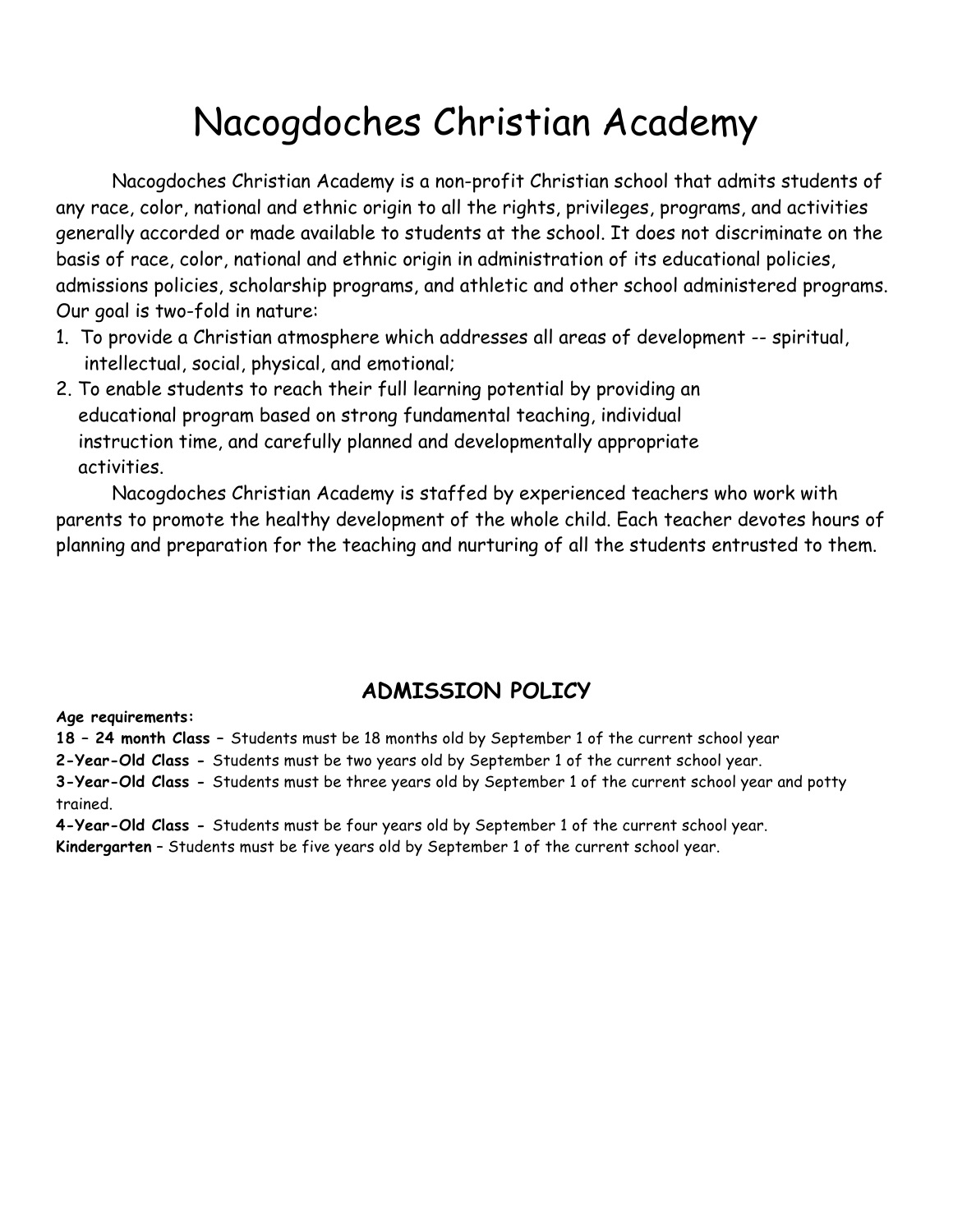# **Nacogdoches Christian Academy 2022-2023**

#### **REGISTRATION FEE FOR ALL STUDENTS: \$75 (non-refundable)**

| 10 month |                                                    |                                               |  |  |  |
|----------|----------------------------------------------------|-----------------------------------------------|--|--|--|
| Class    | Hours                                              | <b>Tuition</b>                                |  |  |  |
|          | 18 Month - 2 Year Old PRE-K PROGRAM:               |                                               |  |  |  |
|          | $7:30 - 3:00$ (MWF)                                | \$383 (includes Early Bird)                   |  |  |  |
|          | $7:30 - 5:30$ (MWF)                                | \$454 (includes Early Bird and After Care)    |  |  |  |
|          | $8:30 - 3:00$ (MWF)                                | \$355 (-10% multi-child \$320)                |  |  |  |
|          | $8:30 - 5:30$ (MWF)                                | \$426 (includes After Care)                   |  |  |  |
|          | $7:30 - 3:00$ (T,TH)                               | \$280 (includes Early Bird)                   |  |  |  |
|          | $7:30 - 5:30$ (T, TH)                              | \$331<br>(includes Early Bird and After Care) |  |  |  |
|          | $8:30 - 3:00(T, TH)$                               | (-10% multi-child \$231)<br>\$257             |  |  |  |
|          | $8:30 - 5:30$ (T, TH)                              | \$308<br>(includes After Care)                |  |  |  |
|          | $7:30 - 3:00 (M-F)$                                | \$526 (includes Early Bird)                   |  |  |  |
|          | $7:30 - 5:30 (M-F)$                                | \$647<br>(includes Early Bird and After Care) |  |  |  |
|          | $8:30 - 3:00 (M-F)$                                | (-10% multi-child \$435)<br>\$483             |  |  |  |
|          | $8:30 - 5:30 (M-F)$                                | \$604<br>(includes After Care)                |  |  |  |
|          |                                                    |                                               |  |  |  |
|          | 3 Year - 4 Year Old Pre-K & Kindergarten Programs: |                                               |  |  |  |
|          | $7:30 - 3:00$ (MWF)                                | \$372 (includes Early Bird)                   |  |  |  |
|          | $7:30 - 5:30$ (MWF)                                | (includes Early Bird and After Care)<br>\$443 |  |  |  |
|          | $8:30 - 3:00$ (MWF)                                | \$344 (-10% multi-child \$310)                |  |  |  |
|          | $8:30 - 5:30$ (MWF)                                | \$415 (includes After Care)                   |  |  |  |
|          | $7:30 - 3:00$ (T, TH)                              | \$269 (includes Early Bird)                   |  |  |  |
|          | $7:30 - 5:30$ (T, TH)                              | \$320 (includes Early Bird and After Care)    |  |  |  |
|          | $8:30 - 3:00(T, TH)$                               | \$246<br>(-10% multi-child \$221)             |  |  |  |
|          | $8:30 - 5:30$ (T, TH)                              | \$297<br>(includes After Care)                |  |  |  |
|          | $7:30 - 3:00 (M-F)$                                | \$506<br>(includes Early Bird)                |  |  |  |
|          | $7:30 - 5:30$ (M-F)                                | \$627<br>(includes Early Bird and After Care) |  |  |  |
|          | $8:30 - 3:00 (M-F)$                                | \$463<br>(-10% multi-child \$417)             |  |  |  |
|          | $8:30 - 5:30$ (M-F)                                | \$584<br>(includes After Care)                |  |  |  |

**\*\*\*\*\*\*\*\*\*\*\*\*\*\*\*\*\*\*\*\*\*\*\*\*\*\*\*\*\*\*\*\*\*\*\*\*\*\*\*\*\*\*\*\*\*\*\*\*\*\*\*\*\*\*\*\*\*\*\*\*\***

**\*10 Month Tuition (August – May)**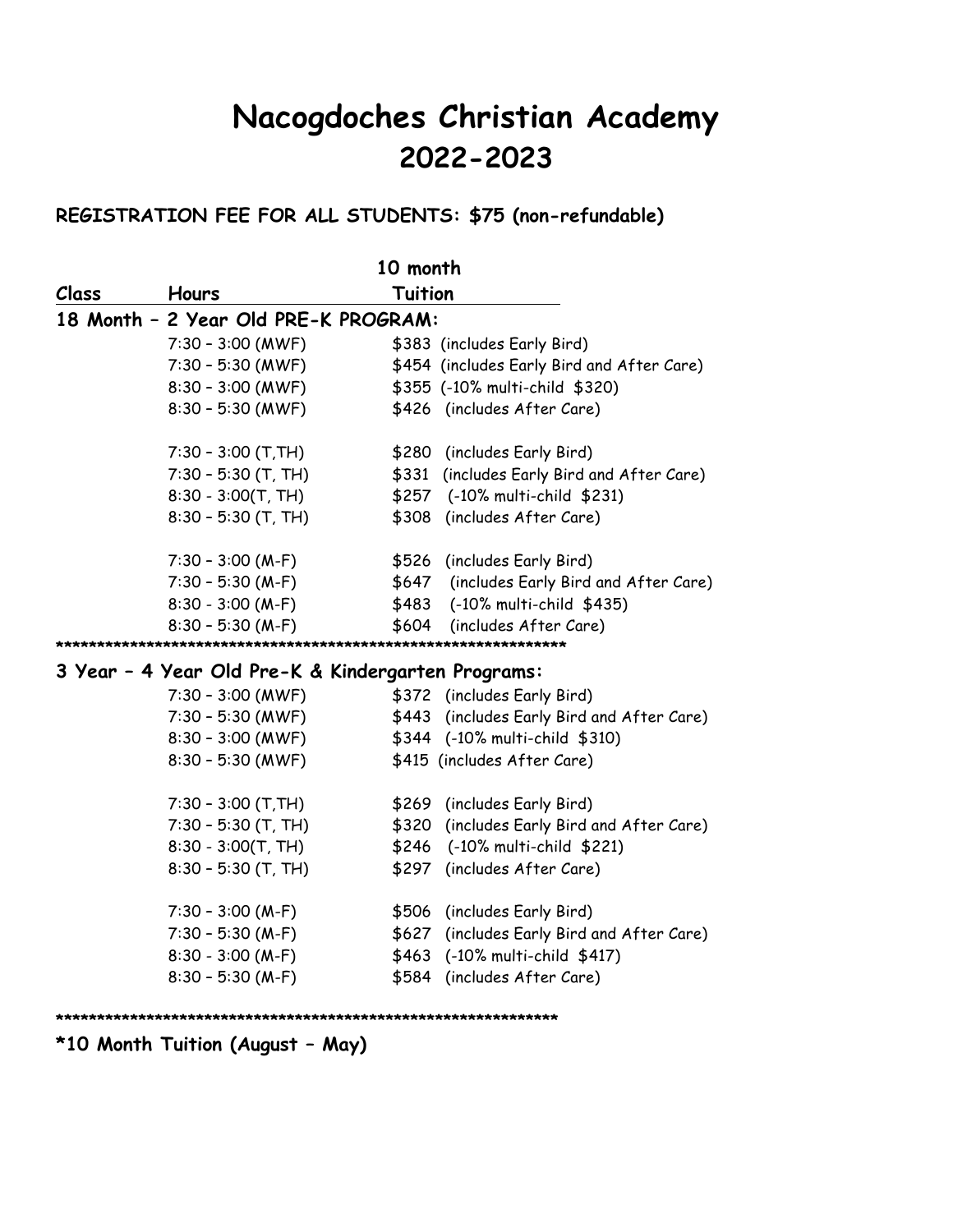**\*\* Registration fee of \$75/child (due at registration) and 1/2 of August tuition month's tuition (due on June 16,2022) are NON-REFUNDABLE.**

**\*\*\*Families with more than 1 student attending Nacogdoches Christian Academy are entitled to a "Multiple Student Discount". In calculating discounts, children's tuitions will be ranked from highest to least with the lesser tuition(s) receiving the 10% discount. Discount is to be taken on the tuition only.**

# **Early Bird Class Toddler I & II & Pre K 3, 4, and Kindergarten**

Before preschool child care is available beginning at 7:30 am. Children will be supervised by one of our teachers in the appropriate Early Bird classroom according his/her age and encouraged to participate in quiet play with puzzles, blocks, playdough and reading of books. Please see director for sign-up and class availability.

| M-F     | \$43 |
|---------|------|
| M/W/F   | \$28 |
| T/Th    | \$23 |
| Drop In | \$6  |

# **AFTER CARE**

After school care is available for all students; however, children must be enrolled and participate in the class consistently in order to benefit from the discounted rate. A snack will need to be provided from home. The students schedule includes snack, indoor/outdoor play, crafts, etc. **Drop-ins are welcome!** However, please make pre-arrangements so we are able to accommodate you. There will be a \$12 fee/day for drop-ins.

| <b>MWF</b> | $3:00 - 5:30$ | \$71        |
|------------|---------------|-------------|
| Tu/Th      | $3:00 - 5:30$ | \$51        |
| M - F      | $3:00 - 5:30$ | \$121       |
| Drop-Ins   | $3:00 - 5:30$ | \$12.00/day |

 **(No pro-rating for earlier pick-up)**

**(A fee of \$1.00 will be added for each minute past 5:30 pm - this fee will be added to and will need to be paid with the next month's tuition payment.)**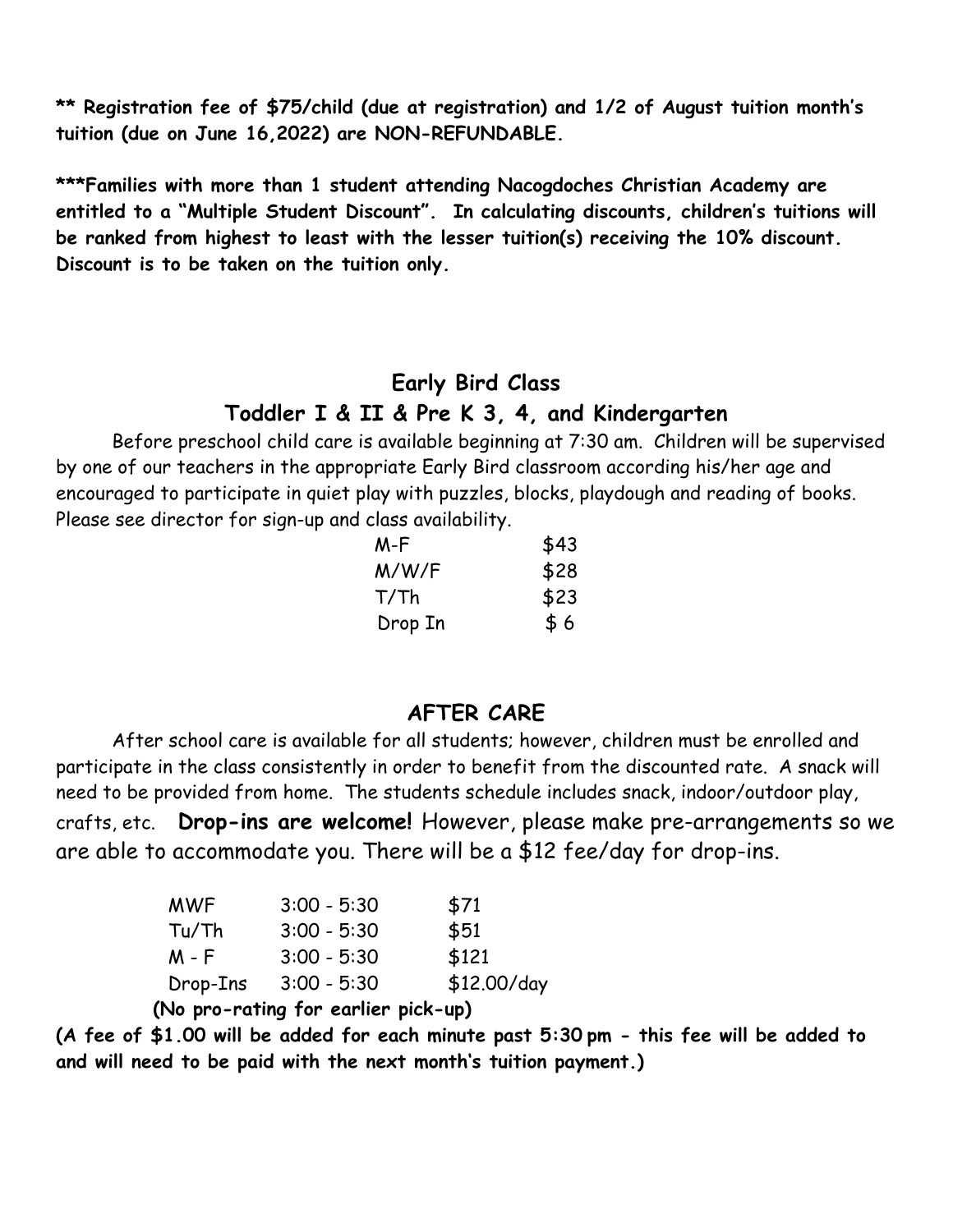# **CLASS STRUCTURE**

In order to maintain a low pupil-teacher ratio, classes are limited to the following number of students (although exceptions may apply):

| 18-24 Month Class  | $\sim$     | 14 students : 2 teachers          |
|--------------------|------------|-----------------------------------|
| 2-Year-Old Class   | $\sim$ $-$ | 15 students : 2 teachers          |
| 3-Year-Old Class   |            | 12 students *                     |
| 4-Year-Old Class   |            | 14 students *                     |
| Kindergarten Class | $\sim$ $-$ | 15 students                       |
|                    |            | *with floating teacher assistants |

#### **FEES**

At registration, a non-refundable fee of \$75 is due, and 1/2 of August's tuition (early bird and after care fees, if applicable) is required by June 16<sup>th</sup>. Registration and tuition fees are NON-REFUNDABLE after being deposited. 1/2 August tuition may be paid by check and given at the time of registration or it can be set up to be drafted from a checking/savings account on June 16, 2022. Remaining 1/2 of August tuition (early bird and after care fees, if applicable) will be drafted from checking/savings account in August. The remainder of the yearly fees will be drafted out in 9 equal payments (September – May).

Parents will authorize Nacogdoches Christian Academy to set up ACH Direct Payment through a checking/savings account on a monthly basis (to be drafted on the  $5<sup>th</sup>$  or  $16<sup>th</sup>$ ) for each student enrolled. A \$15 late fee will be charged for any delinquent accounts paid 10 days after the due date. **Failure to pay overdue tuition after two months will result in dismissal of your child. We do not accept cash.** There will be a \$20 fee on all returned checks or drafts.

Nacogdoches Christian Academy plans its expenditures annually based on the summation of annual, individual student tuition. The vast majority of expenditures, are one-time or annual commitments (such as Curriculum materials or Teachers' salaries) and cannot be adjusted after the start of the school year. Therefore, by sending a student to Nacogdoches Christian Academy, Parents/Guardians are committing to pay the **full annual tuition, regardless of attendance**. Teacher in-service days and school holidays have already been taken into account for the school year. Make-up days or "day swapping" for absences is not available. We are unable to hold a child's space in school for extended absence or vacation without payment of tuition in full. Parents/ Guardians may petition the School Board for reimbursement due to unique and/or unforeseen circumstances.

In the event of a temporary emergency school closure due to hurricane, flood, fire, illness outbreak including pandemic, or other incident beyond our control, tuition will not be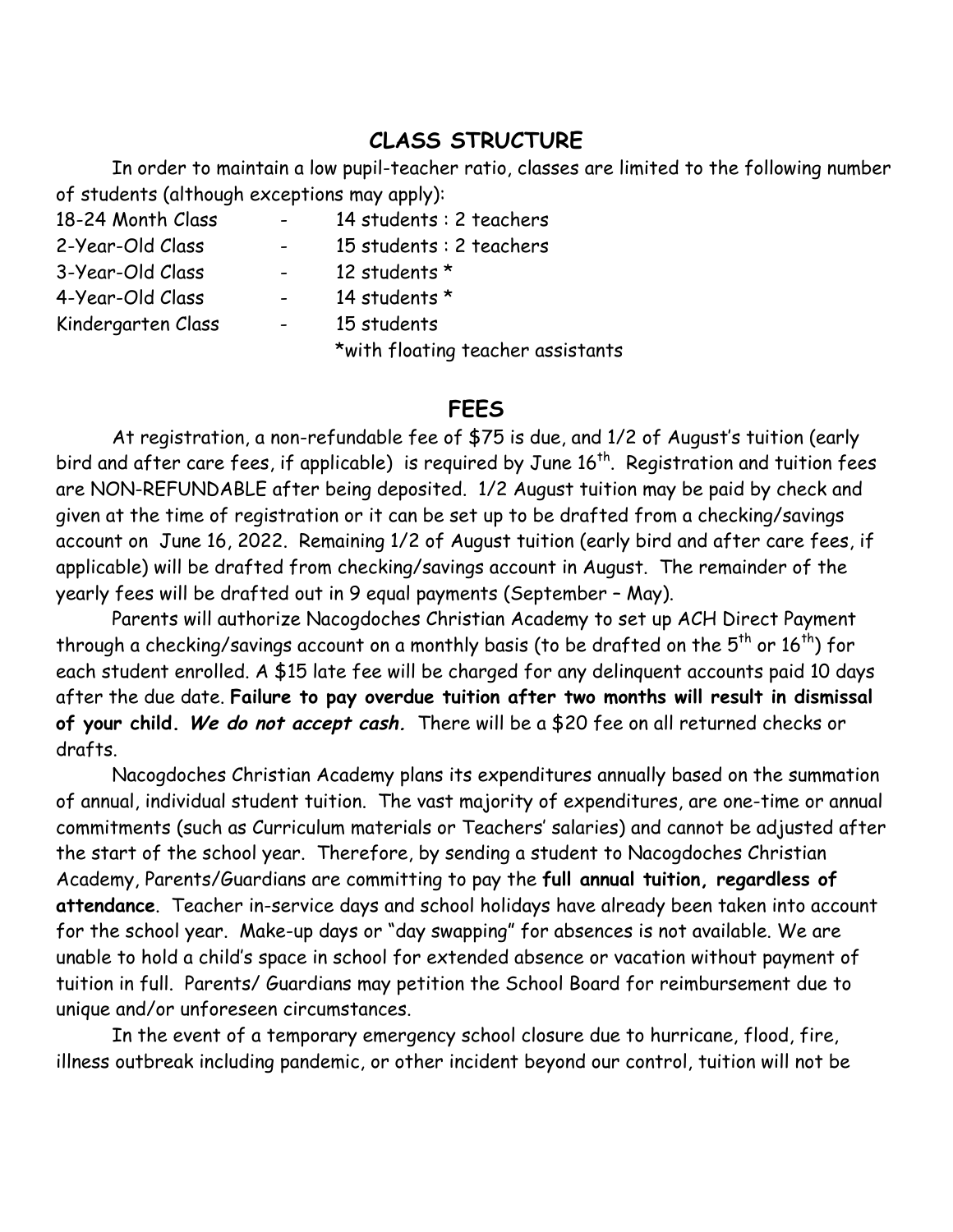refunded; however, the school board will make appropriate decisions based upon the circumstances.

# **DONATIONS**

Nacogdoches Christian Academy collects unrestricted donations to support our mission. If you believe an error has been made in connection with your donation,

contact us at 936-462-1021. We will endeavor to work with you to correct any such error, and if necessary, make any correction that is appropriate.

If you change your mind about donating to Nacogdoches Christian Academy for any reason, NCA is happy to honor your decision as long as you present a written request for a refund (return of donation) within 7 calendar days of the date on which you made the contribution.

# **POLICY AND PROCEDURES**

Parents are welcome to review and discuss with the Director any questions or concerns about the policies and procedures of the school.

Parents will be notified of policy changes by e-mail and notes sent home.

Most policy and procedure changes occur before the beginning of the school year and are documented in the Student Handbook and reviewed at the Parent Orientation meeting in August.

Parents are welcome to contact the Director to make an appointment to review or discuss any questions or concerns about policy and procedures, to observe your child, to ask questions about NCA's operation or program activities. Parents may come to observe their child or have lunch with their child at any time without prior approval. Parents must sign in on the Visitors' Sign In Sheet which is just inside the office door.

Parents are welcome to review our copy of the minimum standards and NCA's most recent licensing inspection reports.

# **GANG-FREE ZONE**

Nacogdoches Christian Academy is a Gang-Free Zone. The Texas Penal Code states that any area within 1000 feet of a child-care center is a gang-free zone, where criminal offenses related to organized criminal activity are subject to harsher penalties.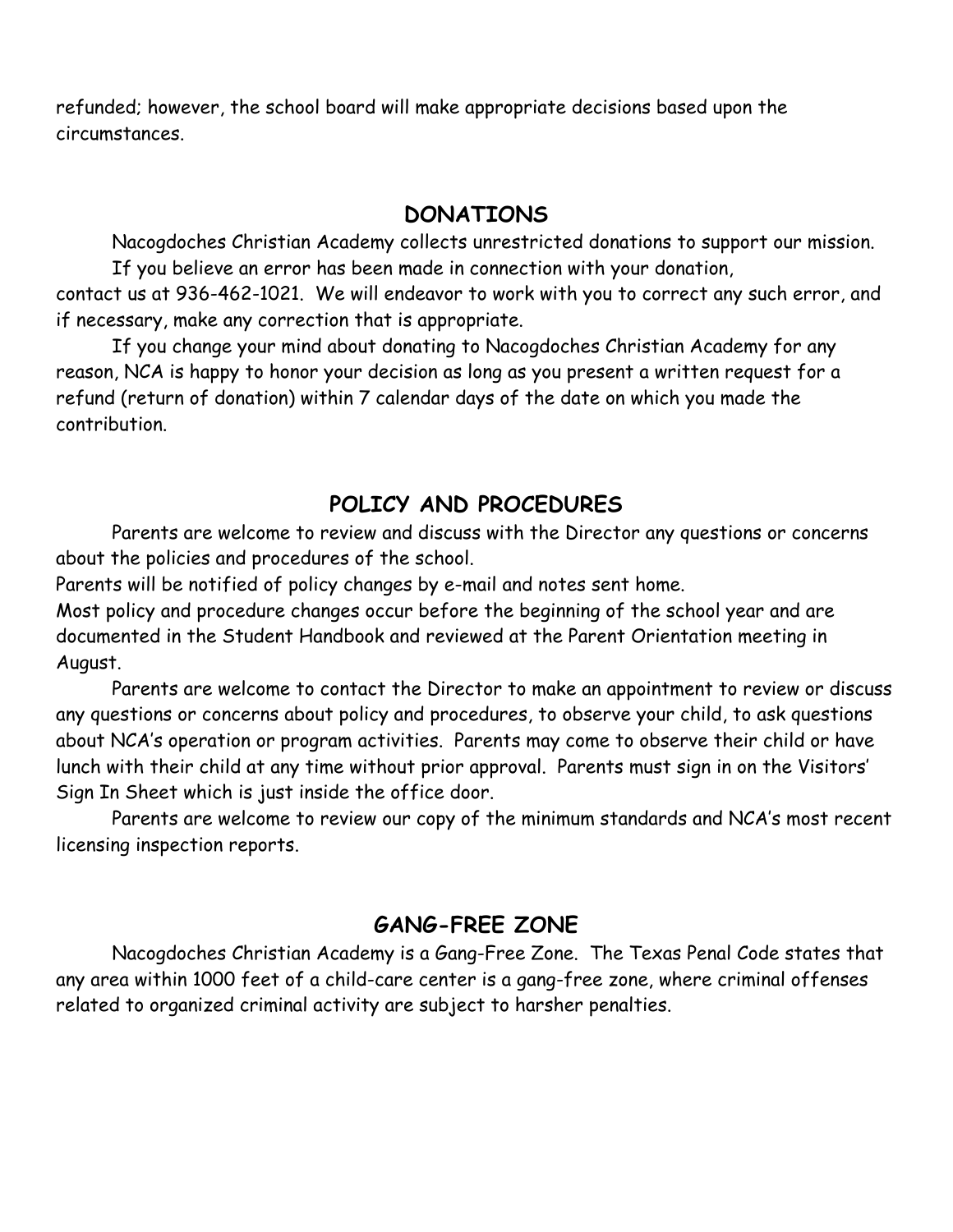# **EMERGENCY PREPAREDNESS PLAN**

#### Evacuation:

A. The first responsibility of staff in an emergency is to move the children to a designated

safe area or alternate shelter known to all employees, caregivers, and volunteers. The safe and alternate shelter is:

1. Rock Haven Nursing Home 401 S. E. Stallings Drive

Nacogdoches, TX 75964 (936) 569-9411

- B. Children will walk to Rock Haven Nursing Home if NCA is uninhabitable.
- C. Emergency evacuation and relocation diagrams are available in the office and are posted on the bulletin board in the main hallway.
- D. Staff will take Emergency Cards with them, as well as a Class Roster. The Roll will be taken as the students are leaving the building and again when safely located at the evacuation center. Each teacher will be responsible to assure the attendance of the students entrusted to her. Emergency Contact Cards include parental emergency contact telephone numbers and authorization for emergency care, the child's doctor's name and telephone number and hospital preference.

### Communication:

In the event of a relocation emergency the emergency number is (936) 569-9411(Rock Haven).

The NCA emergency contact number is (936) 305-5351 (First Church of the Nazarene) or (936) 585-3232 (Melissa Hughes, Director's cell number).

If available, land lines will be used to contact parents, emergency personnel, health departments and Child Care Licensing.

If land lines are unavailable, the staff will use their personal cell phones to communicate.

### Essential Documentation:

The parent and emergency contact numbers for each student will be documented on an Emergency Card that the teacher will take with her to the relocation shelter. Emergency medical authorizations are included on the Emergency Card.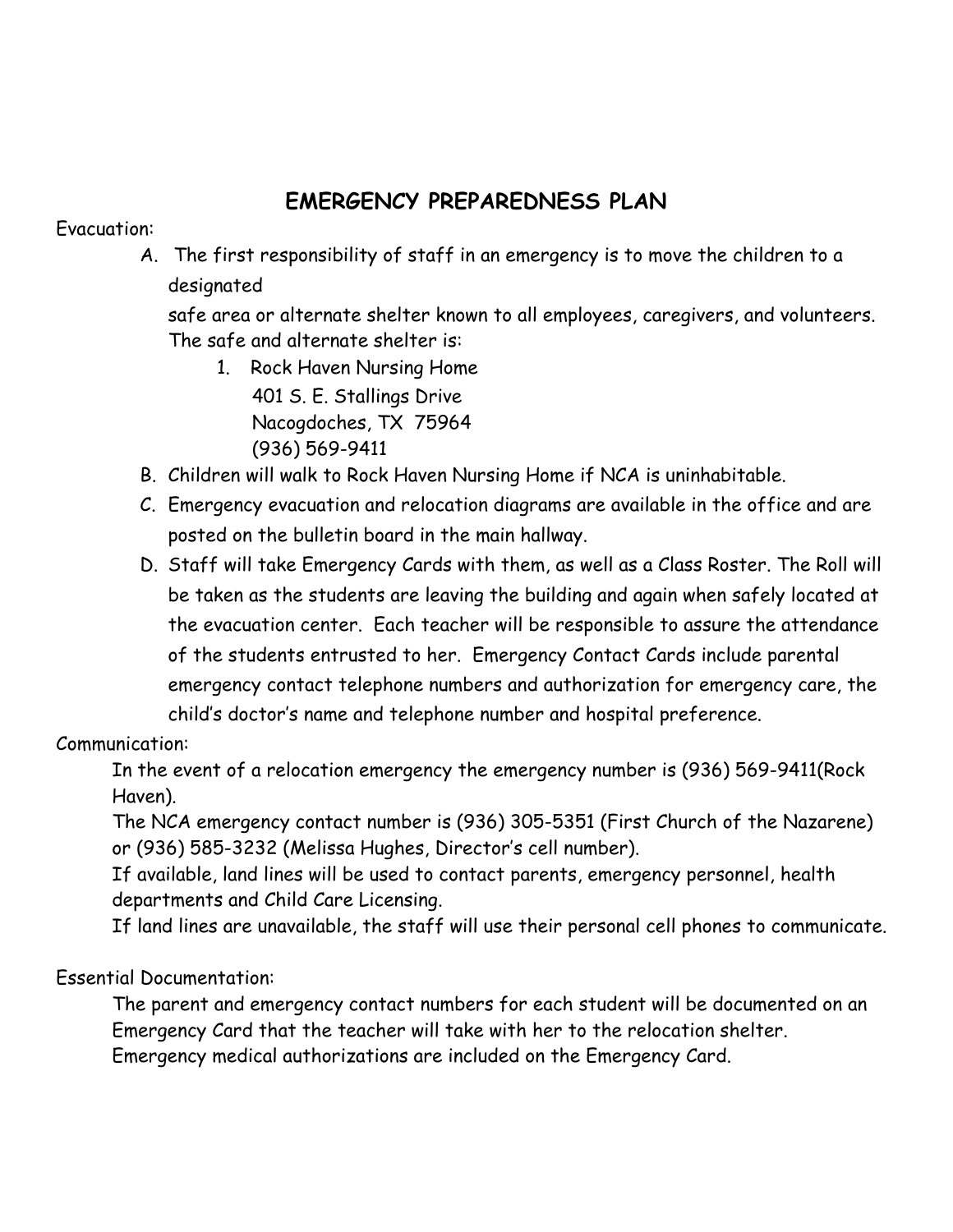# **HOURS OF OPERATION**

Nacogdoches Christian Academy students may arrive at school at 7:30 am for the Early Bird Class. Preschool Classes begin promptly at 8:30 am. Full day students will dismiss at 3:00 pm. We offer After Care each day, 3:00- 5:30 pm, for those families who need additional child care.

# **PARENTS' ROLE**

As parents, you play an important role in our school. Please become familiar with the policies and procedures in this handbook. Additional notes and news items will be sent home to keep you informed. You are encouraged to offer your talents, suggestions, and comments, as well as provide the financial and moral support, which contribute to a quality program. Field trips and parties depend on parental involvement. There are two scheduled Parent/Teacher Conferences per year (beginning and end of year). Of course, both parents and teachers are encouraged to schedule other conferences as needed.

# **Understanding Your Child's Growth and Development**

The director will take the opportunity from time to time to share research or pertinent information through email or printed information with parents regarding the growth and development of young children.

# **VISION AND HEARING SCREENINGS**

Children that are 4 years of age by September  $1<sup>st</sup>$  of the current school year will be required to have vision and hearing screenings. These may be conducted by your child's physician or the director will schedule a time for a licensed professional to come and conduct screenings on those children who meet this requirement.

### **IMMUNIZATIONS**

Prior to the first day of classes, new students must provide verification of a physical exam by a physician within the previous year. All students must meet the immunization requirements by the State of Texas. Please be sure that you provide a current immunization record each year. Exceptions to this policy must meet the standards established for state licensing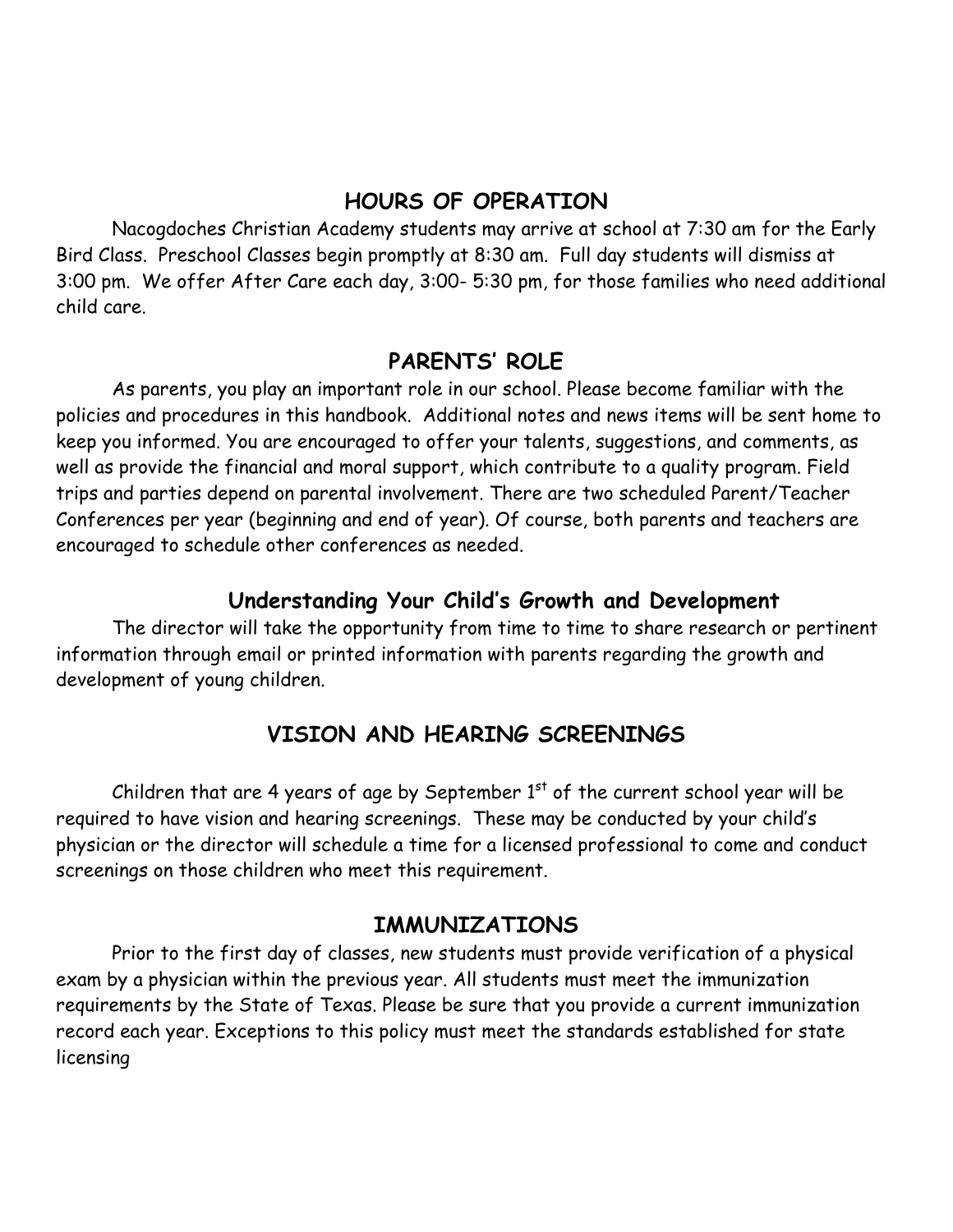#### **Absences**

We ask that parents notify the school office as soon as possible if a child will not be attending and the anticipated length of absence. In cases of illness, it may be necessary to provide a doctor's authorization to return to school for certain illnesses. As tuition is charged on a monthly basis, and the payment ensures your child's continued enrollment, no credits will be given for missed days.

# **ILLNESS**

Students who are ill belong at home. Please use the following guidelines to determine if your child is well enough to attend school:

- 1. Your child has been free of fever for twenty-four hours.
- 2. Your child does not have a green or yellow nasal discharge.
- 3. Your child has not had vomiting or diarrhea for twenty-four hours.
- 4. Your child does not exhibit other behavior that might indicate illness.

If you send your child to school with any of these symptoms, we will call you to come and take your child back home. If your child becomes ill during the day, we will isolate him/her from the other children to the best of our ability and then notify you. Please keep the school office informed of changes in phone numbers or of changes in your daytime location so that our information will always be current. In the case of an extreme emergency or illness, we will immediately call 911.

### **MEDICATIONS**

We will not administer any medications, mosquito repellent, or sunscreen to students. If your child needs any of these, you may come and administer it. Please do not send any medication to school with your child in their pocket, backpack or lunch kit. Cough drops and throat lozenges are considered medication. Please contact the office for more information.

# **Daily Health Check**

Upon arrival to school, your child's teacher will conduct a brief health check. "A health check is defined as a visual or physical assessment of a child to identify potential concerns about a child's health in response to changes in the child's behavior since the last date of attendance." Your child's teacher may ask you questions regarding your child's sleep, eating and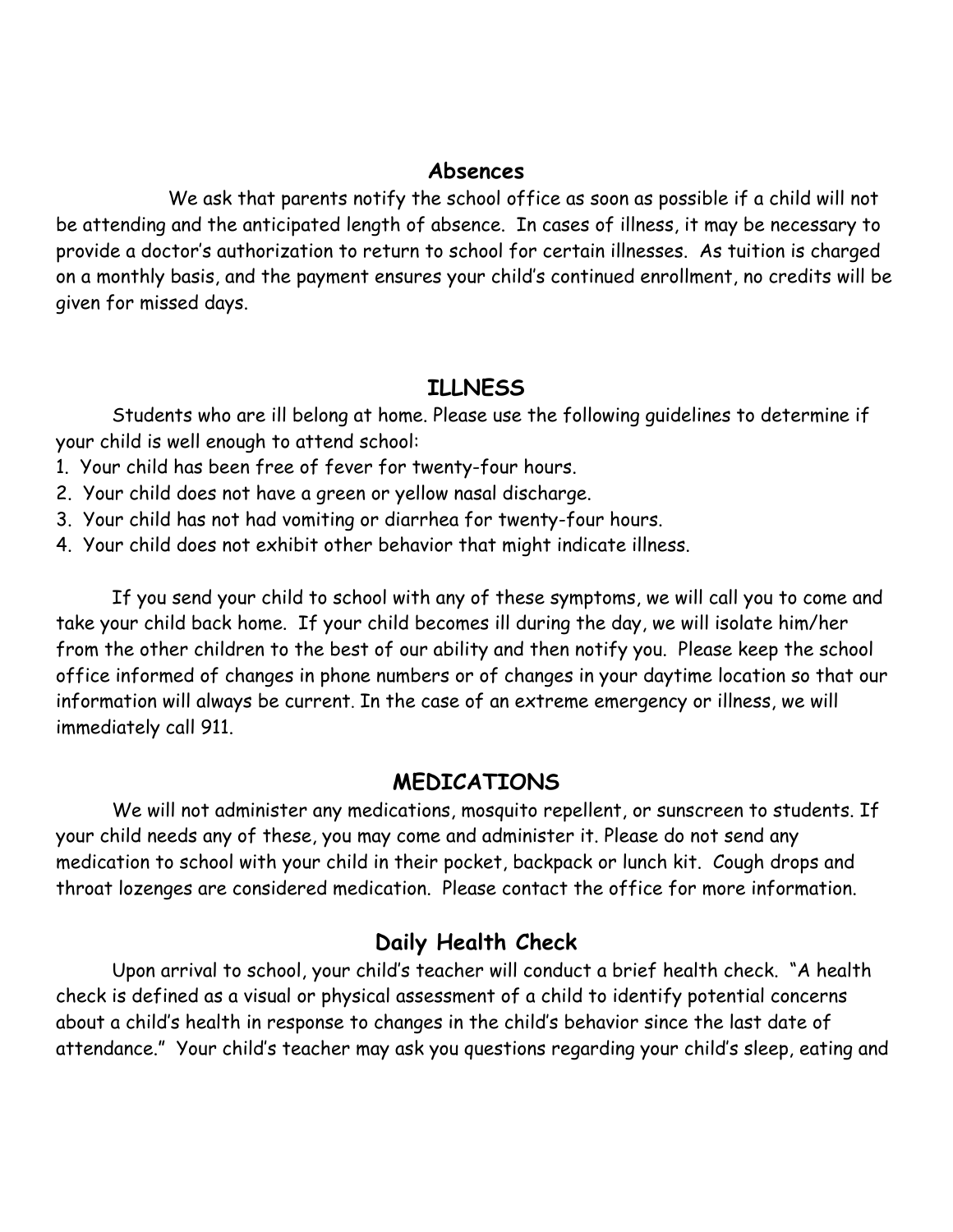drinking, toileting habits, and mood/behavior at home. If for some reason the child exhibits illness or unusual behavior, the teacher/director may recommend that the child not stay for the day's activities.

#### **Breastfeeding**

Our school welcomes and supports all parents, including breastfeeding mothers. Our school provides a private, quiet, and soothing room with comfortable seating for use when breastfeeding your child. Should you need, breastfeeding education and local community support resources are available in the office upon request.

# **SCHEDULES AND IMPORTANT NOTICES**

Classroom Daily Schedules can be found posted in the child center's office, as well as, right outside your child's classroom door. Other important notices to parents will be sent home in your child's take-home folder, written on the chalk board sign that is located by the front doors or a parent e-mail will be sent out.

# **RELEASE OF STUDENTS**

Students will be released only to their parents or to such persons who have been designated by the parents and listed on the Registration and Emergency forms. Parents must send a note or contact the director by phone if there is a last minute change of plans or emergency. Please be prepared to show a driver's license as identification if there is any question.

### **ARRIVALS AND DEPARTURES**

Students may be dropped off in the Early Bird Room as early as 7:30 am where they will remain until the classroom teacher is ready for her class at 8:25 am. Those arriving after 8:25 will take their child directly to the classroom. Please do your best to have your child here on time. Tardiness affects the entire class.

Parents will park in the parking lot east of the school building entering through the glass doors on the south side of the building. Staff members will be there to assist you and your child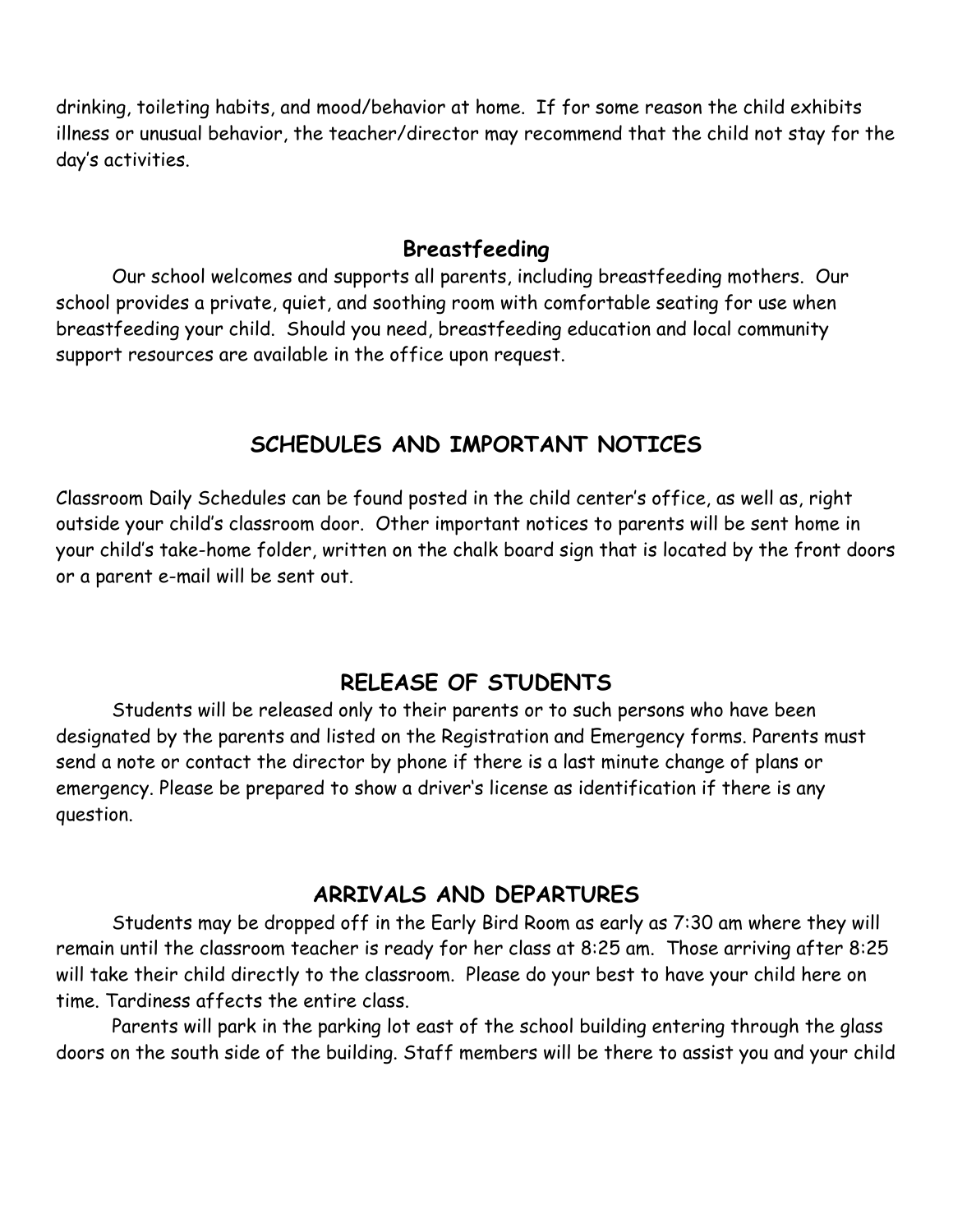as you sign them in for the day.

# **SCHOOL CLOSINGS**

Please be familiar with the dates on the Nacogdoches Christian Academy calendar. We do not always run concurrently with local school districts. However, in case of bad weather, please follow instructions given by NISD on local media stations for the first day. After the first day of school cancellation, listen for our school's specific instructions. After the first day, you may also call the school's phone number for more specific/detailed instructions on the answering machine. Also visit www.nacchristian.com and check your e-mail for further updates and closings.

# **HOLIDAY CELEBRATIONS**

We celebrate many holidays with special parties. Parties are planned by room mothers and carried out according to the guidelines set by the teacher and the school. We ask that all parents sign up to help with one or more parties.

# **PREVENTING AND RESPONDING TO ABUSE AND NEGLECT OF CHILDREN**

NCA staff is required to do an annual training on child abuse and neglect. Training includes methods for increasing employee and parent awareness of issues regarding child abuse and neglect, including the warning signs that a child may be a victim of abuse or neglect, and methods for increasing employee and parent awareness of prevention techniques for child abuse and neglect. Training also includes strategies for coordination between our school and the appropriate community organizations and what actions to encourage parents to take if a child who is a victim of abuse or neglect should need to obtain assistance and intervention.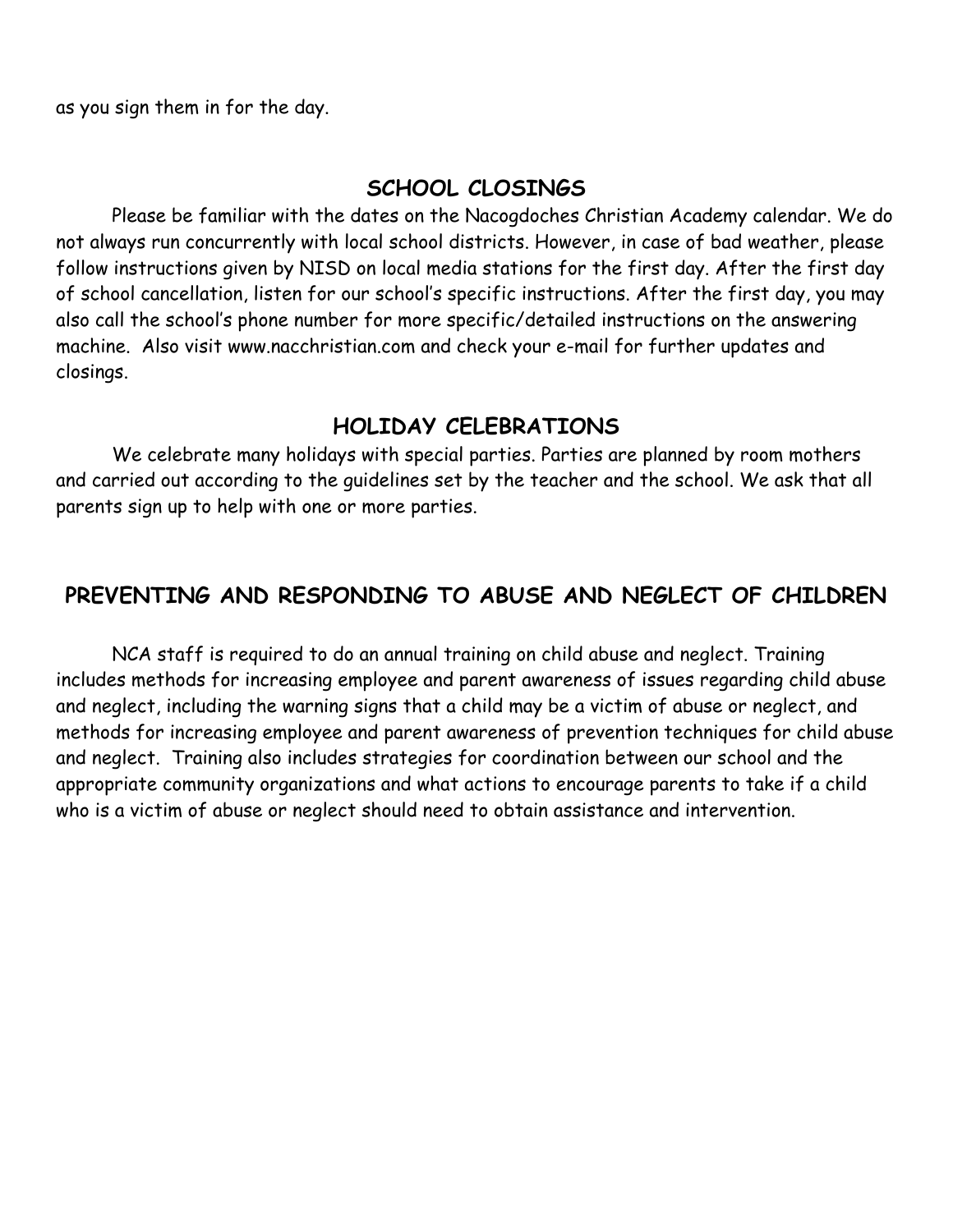#### **DISCIPLINE**

At Nacogdoches Christian Academy, we believe that discipline is something we do for a student, not a punishment administered to a student. We use a positive approach to achieve acceptable behavior by a student and to help him/her work well within a group. Our policy does not include spanking. If a student cannot cooperate within a group and follow the classroom rules, he/she will be removed from the group. He/she will be supervised by a staff member during this time. If that student continues to be uncooperative, a parent will be called to come to the school.

Each teacher has an individual classroom discipline plan filed in the office and approved by the director. These discipline plans are presented at Parent Orientation in each classroom and available upon request from the teacher or office staff.

When necessary, In-School Suspension may be assigned. ISS will be held in the small office in the workroom. The student will be isolated to the ISS room for the duration of the time deemed necessary by the Director. The student will be required to complete all work assigned in the classroom without the aid of the teacher. The Director will oversee this disciplinary measure.

The student will only be allowed to leave the ISS room for a drink or to go to the restroom when allowed. The student will eat their lunch there. The student and their parents should consider ISS a drastic attempt to change an unacceptable behavior. If In -School Suspension is not effective, or is not carried out, the result will be expulsion from Nacogdoches Christian Academy. Once a student is expelled, they will not be reconsidered for enrollment at any time in their academic career.

The Student Code of Conduct should be read and signed by the student and their parents. This will be filed in the student's permanent file and is considered an agreement between Nacogdoches Christian Academy, the student, and parents regarding the expected conduct of the student.

### **ITEMS FROM HOME**

**Please do not allow your child to bring toys or electronic equipment to school without prior permission from the teacher.**

We reserve the right to search all backpacks, book bags, desks, and other personal items. Please understand that this policy is in place for the safety and protection of the entire student body.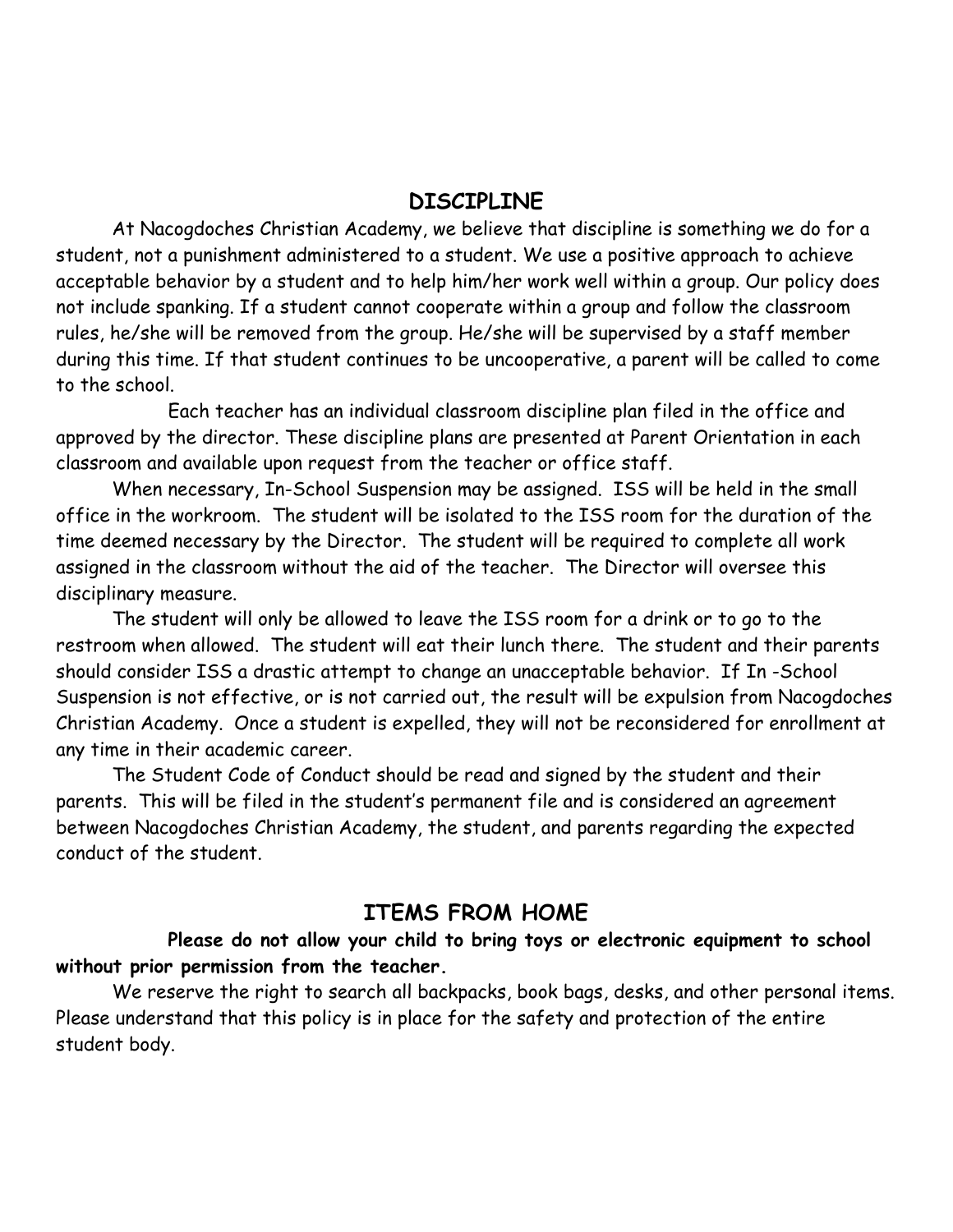# **SCREEN TIME/TECHNOLOGY**

There is minimal opportunity for screen time at NCA due to the curriculum and structure of the day. Teachers may show age appropriate videos or use the internet on occasion; however, this is done on an approval basis and must be related to the curriculum for the week. All students, including students under the age of two, will participate in Chapel on Wednesdays where technology is used 8:45-9:15 am.

#### **BIRTHDAYS**

Parents should contact their child's teacher before making any birthday plans concerning your child's class. Birthday favors are not allowed. No private party invitations may be passed out at school. Balloons and flowers will be kept in the office until the end of the day.

#### **PET VISITS**

We are required to notify parents when animals are present at school. Please clear it with your child's teacher before bringing pets to school. We must post a notice on the front door 48 hours in advance of the pet's visit.

### **DRESS CODE**

Nacogdoches Christian Academy t-shirts may be purchased at the beginning of the school year or any time in the school office. **Shoes should be tennis shoes which are lace or Velcroclosed shoes.** Please avoid sandals or boots. The students are involved in a variety of learning experiences that involve jumping, climbing, skipping, running and hopping; and therefore, goodfitting, comfortable, light-weight shoes are a must. If a student does not have appropriate footwear they will not participate in recess due to safety issues.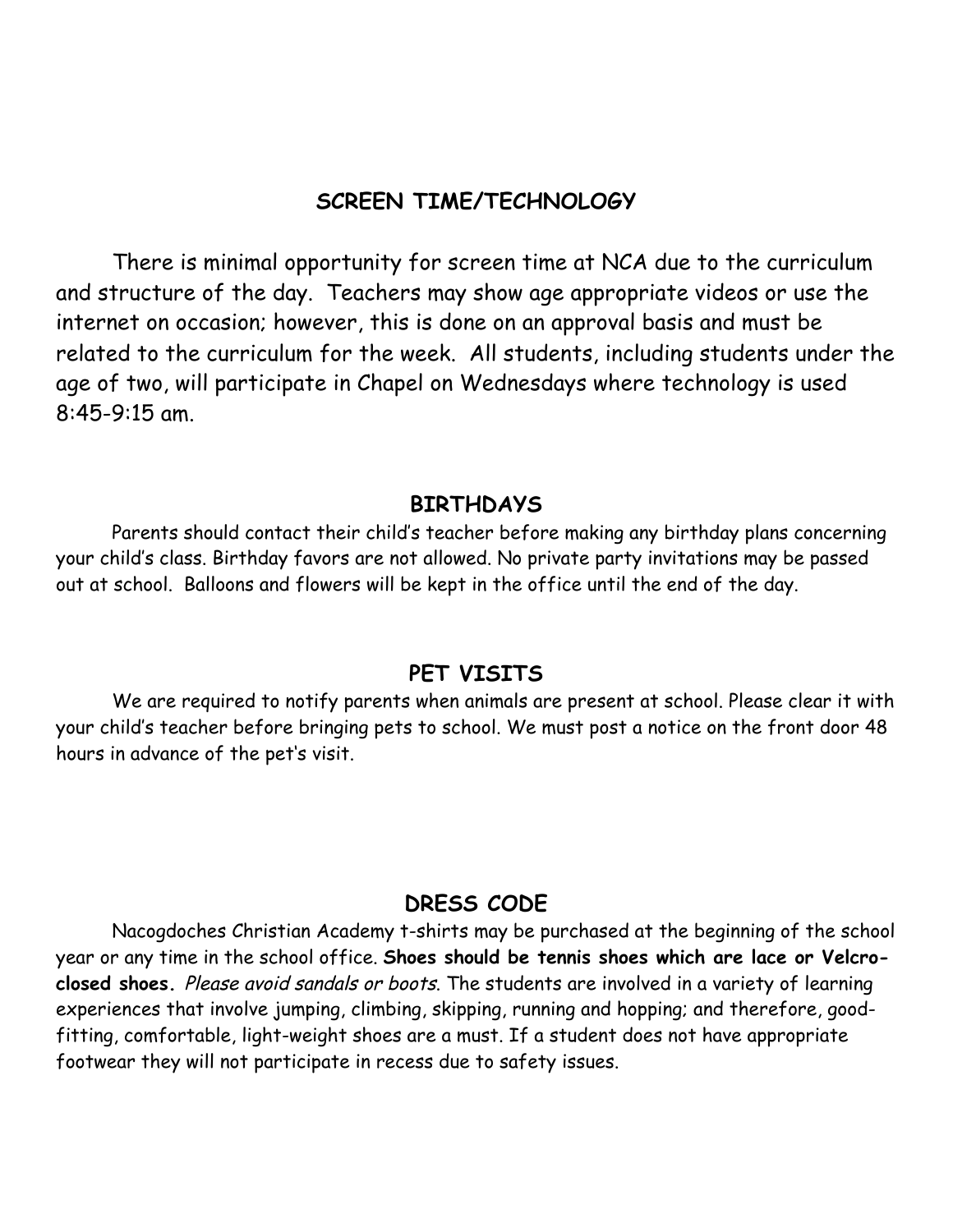#### **OUTDOOR PARTICIPATION**

Outdoor activities are a part of each day's schedule unless it is raining or uncomfortably hot or cold. All students will participate in outdoor activity time unless we have a written note from you explaining why your child is to be kept indoors and for what length of time. Students excused from outdoor participation will need to stay in the office area where they can be supervised by staff.

#### **FIELD TRIPS**

Field trips are planned during the year to stimulate awareness and to extend the classroom experiences. A note will be sent home and an announcement will be posted by the classroom door and on the front door to notify parents about trips. Parental participation is essential for excursions. Every student must have a signed parental permission slip and must wear a seat belt. If you volunteer, as a parent, to join the class on any field trip, please do not bring any other siblings on the field trip. As a parent volunteer, you have the very important role of helping to supervise the students in that class. Siblings are usually younger and sometimes distract the parent volunteer and the class. If your child cannot participate in a field trip, you will need to make other arrangements for your child during the time the class is away from school.

The Texas Department of Public Safety requires all children younger than 8 years of age unless taller than 4 feet 9 inches to be secured in the appropriate child safety seat system. It is the Parent's responsibility to provide an appropriate child safety seat for all school field trips. If an appropriate seat is not provided, the student will not be allowed to ride in the designated field trip driver's vehicle.

#### **CHAPEL**

Every class attends Chapel one morning per week. Chapel is taught by the Children's Pastor of the First Church of the Nazarene, and the lesson is presented in an age-appropriate manner. In Chapel we sing, pray, and discuss practical biblical concepts. There is no denominational doctrine taught during Chapel. Lessons focus on biblical truths that can be put immediately into use by the students. Some of these lessons include God's love, God's forgiveness, kindness, love for one another, and other important life lessons. Parents are always welcome to come and visit Chapel services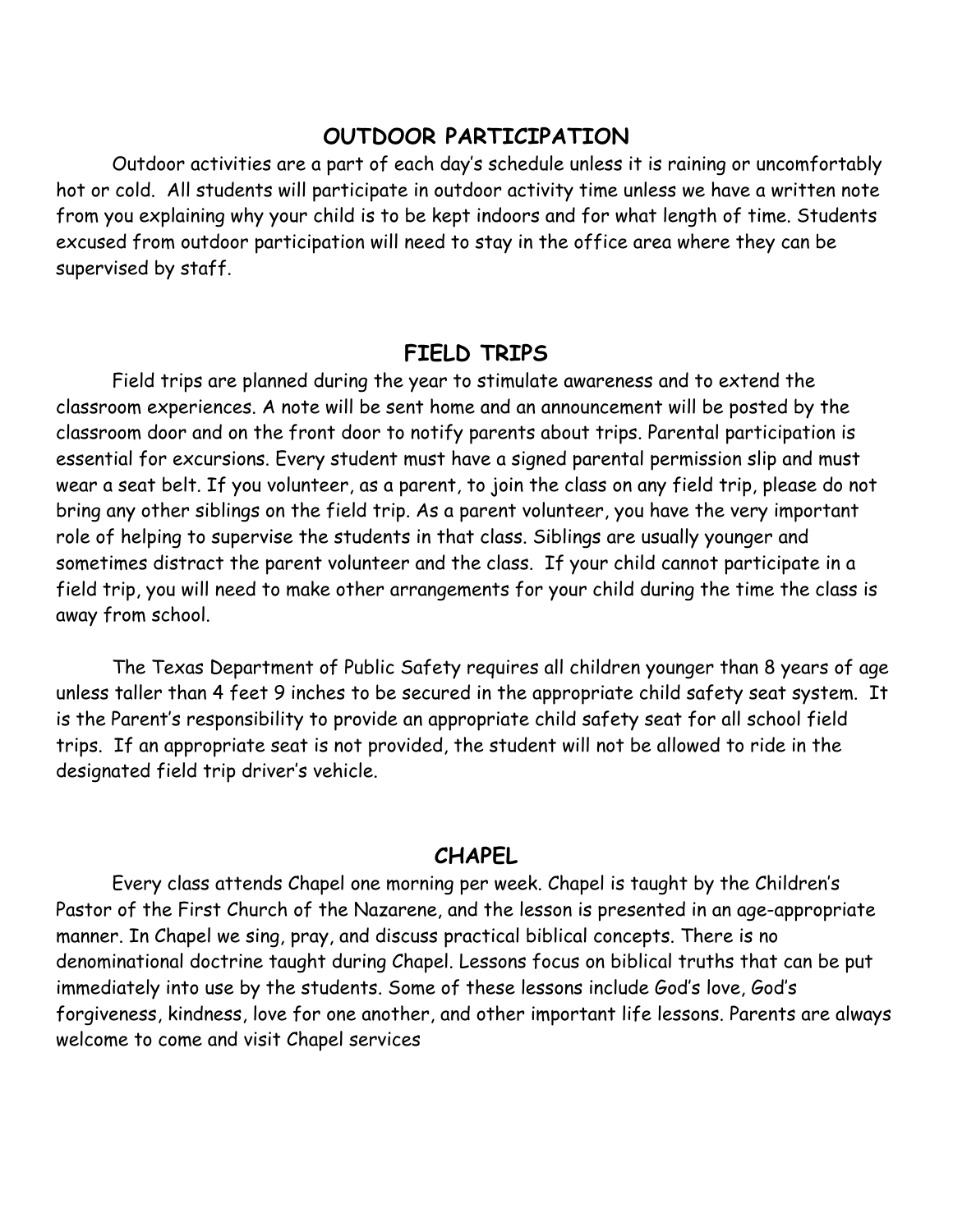# **LUNCH AND SNACKS**

Full day students need to bring a lunch from home every day. There is a microwave for reheating food. Please follow these guidelines when sending microwave-able food:

\*Send food in microwave-able containers if it is to be heated.

\*Send a plastic spoon/fork if it is needed.

\*Send a napkin to cover the item in the microwave.

\*Limit the number of times per week that microwave-able food is

sent. Only teachers are allowed to operate the microwave, and most

teachers also need to eat their own lunch during this time.

**WE ARE A PEANUT FREE FACILITY!** Please DO NOT send any food that contains peanuts due to the fact that we have several students that have severe peanut allergies.

All items in the lunch should be ready-made and easy for your child to handle. Teachers are available to assist with lunches, but students should learn to open most containers independently. Send items that your child will eat, but keep your child's health in mind. In order to keep your child's food safe, please consider sending your child's lunch in an insulated lunch kit along with a re-freezable ice pack to keep it cool.

There is an official snack time for all classes. Please include a small, simple-to-eat, healthy snack with your child's lunch each day. Students will drink water with snack. Do not include a drink for snack time. Teachers will provide individual classroom instructions on this subject.

All students are encouraged to bring a water bottle to school. Please be sure that the bottle has a tight fitting, non-leaking lid or top.

Wednesdays will be "Pizza Day" at NCA! Students will have the opportunity to order one or two slices of pizza from an inspected restaurant along with a fruit/vegetable, and milk for a specific cost. More details to come.

In the case that a child does not have a snack, we will provide a healthy snack for your child.

In the case of a forgotten lunch, we will do our best to contact you; however, if that attempt is unsuccessful, then we will create a healthy lunch from the supplies that we have on hand.

In creating your child's lunch and snacks, please keep in mind that 1/3 or more of your child's daily dietary intake will be consumed while in school. If you need ideas for healthy snack or lunch options, please feel free to talk to your child's teacher or the director.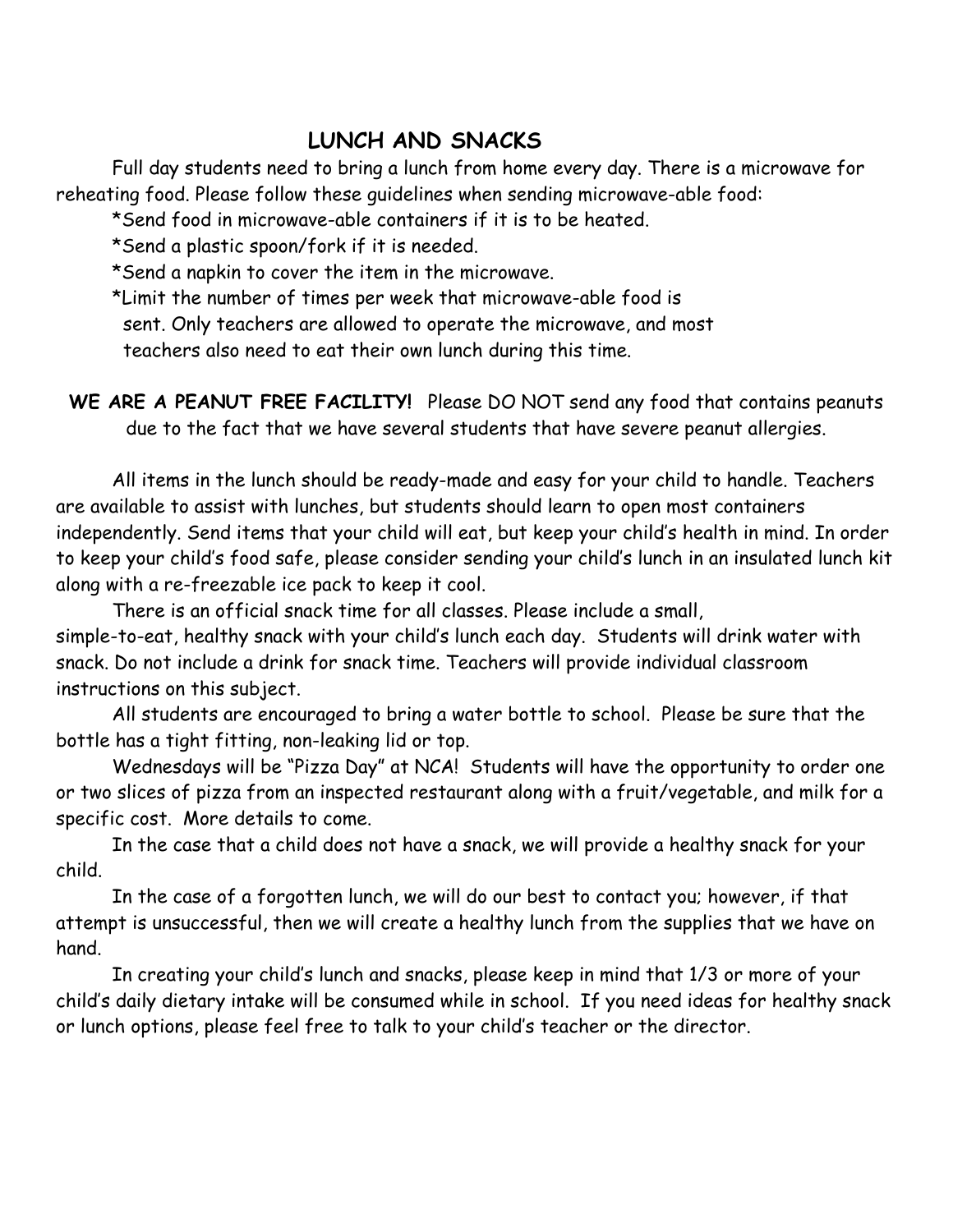#### **Safe and Healthy Sleep**

The State requires that preschools have a supervised sleep/rest time after the noon meal for all children 18 months of age or older who are in our care for 5 or more consecutive hours. Children are not required to sleep during this time; however, they are expected to remain quiet and not disturb others who are resting. An alternative activity will be provided for those children not falling asleep after one hour. Please provide appropriate bedding for your child to be used during rest time. Toddlers: crib sheet, small blanket, and pillow or a bedroll. Pre K 3 and Pre K 4: Kindermat, Small blanket, and Small pillow or a bedroll. All linens, blankets, pillows, etc., will be sent home each Friday (or Thursday for Tuesday/Thursday students). Please wash the items and return them on Monday (or Tuesday) with your child. This procedure is, also, required by the State to prevent the spread of communicable diseases and infestations.

#### **CONTACT INFORMATION**

Parents may visit the school at any time during the school's hours of operation. If at any time you have questions or concerns about policies and procedures at Nacogdoches Christian Academy, please follow this procedure:

1. Speak to the teacher about the question/concern.

2. If the situation is not resolved, speak to the director.

3. If the situation is still not resolved, speak to a current Parent Representative. The Parent Representative will try to resolve the situation. If it cannot be resolved, the

 Parent Representative will bring the matter before the school board. The staff at Nacogdoches Christian Academy will do its best to hold each particular situation in confidence. Please do your best to follow the proper procedure when trying to resolve questions, concerns, or conflict.

We are licensed by the Texas Department of Protective and Regulatory Services. All current licensing certificates, inspections and standards are available for inspection on a bulletin board in the main hallway of the school and in the office. If you have a concern regarding licensing policies, procedures, or standards, you may contact:

Local Licensing Agent – 936-676-0146 Abuse and Neglect Hotline - 1-800-252-5400 Website - www.txchildsearch.org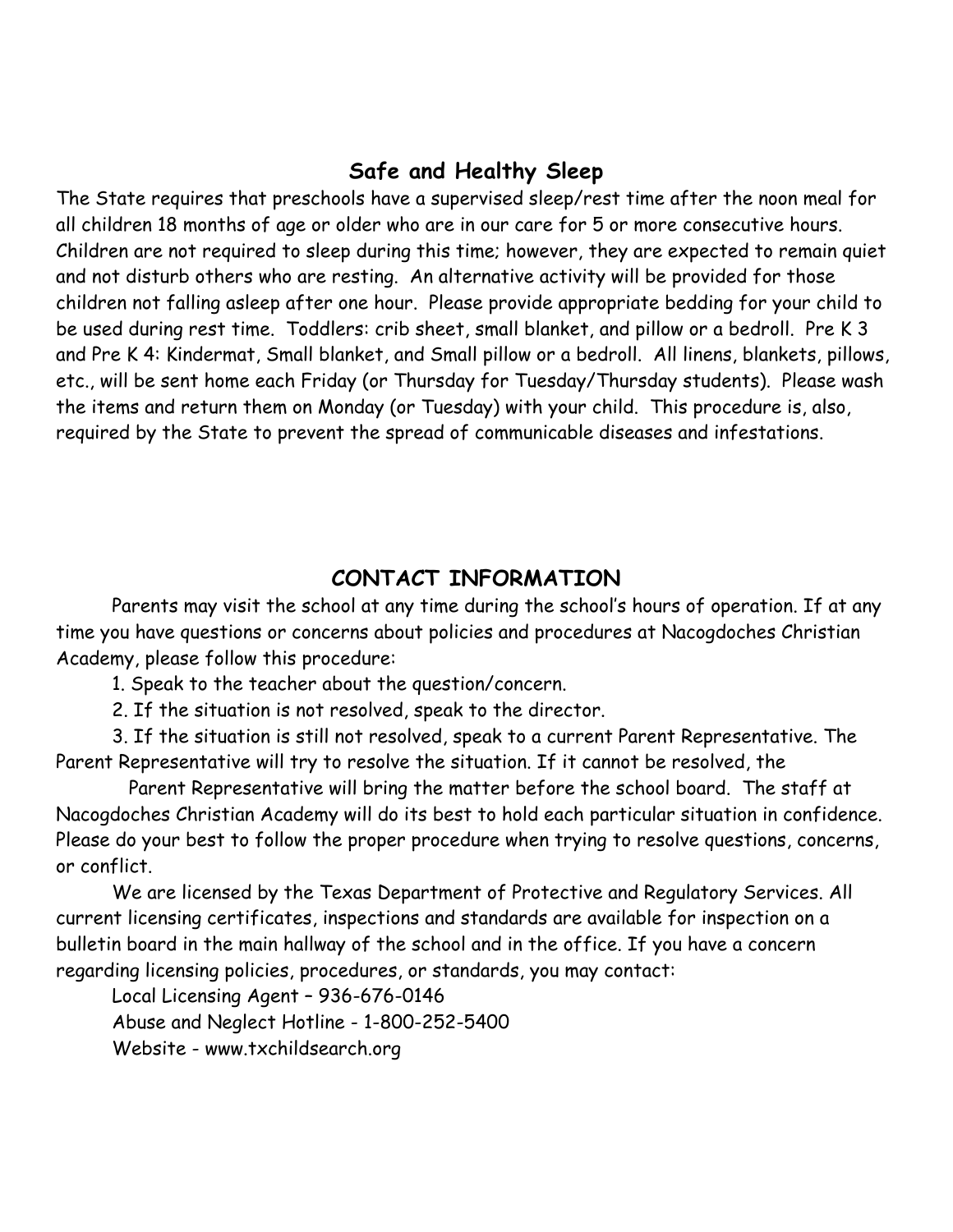# **UPDATING PARENT CONTACT INFORMATION**

It is, also, very important that the school has the most up-to-date contact information for you in the event that an issue arises or that there is an emergency where we need to contact you. The best way to update your information is to send an email or note to your child's teacher or to the school office reporting the changes to be made. Information that may need to be updated would include cell phone number, home address or emergency contact name and number.

# **SCHOOL CANCELLATION PROCEDURE**

The procedure for school cancellation due to weather is as follows: \*Listen to the local radio/tv stations for school closings. (KSWP radio, KFOX 95 radio; KTRE TV, KETK TV, etc.) \*If NISD will close, our school will close too. If NISD will begin late, our school will begin late too. \*You may also call the school's answering machine (462-1021) I will record a message regarding school closings or late start as soon as I can. I will send an email informing you about the delay or closure. I will update that information throughout the day, so please call several times for the latest information. Check our website www.nacchristian.com for weather updates. \*Do your best to listen to the radio/tv or call the school office to hear the recording. Please try not to call the director or teachers at home. This will tie up the phone lines and delay the notification process.

# **Community Resources**

We have a parent information board located in the main hallway by the office door where we post a community calendar and fliers for community agencies that can provide assistance with food, medical care, WIC, financial assistance and other needed services. We also have a resource list available in the office upon request should a family find themselves in need of outside assistance to meet the needs of their family.